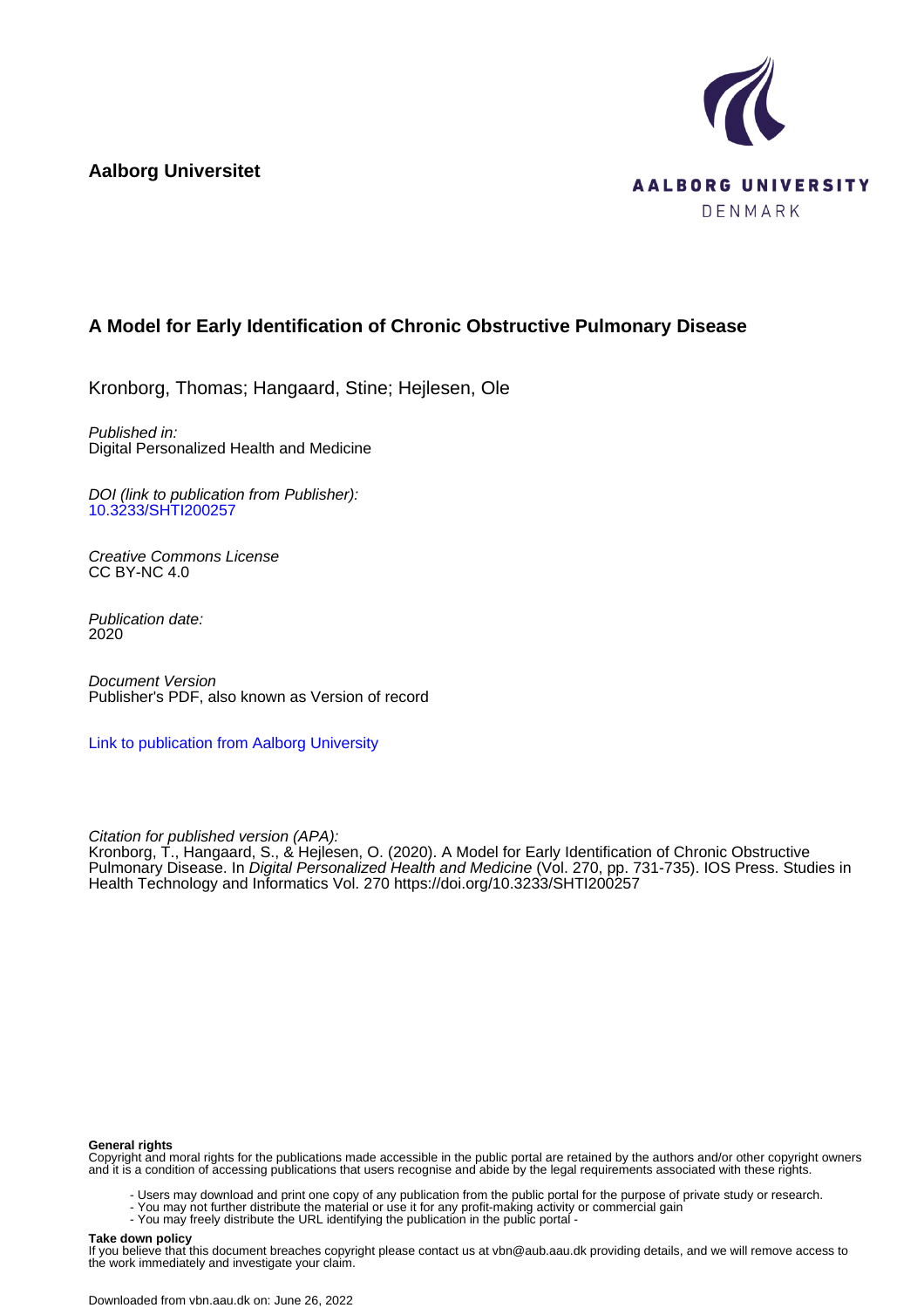*Digital Personalized Health and Medicine L.B. Pape-Haugaard et al. (Eds.) © 2020 European Federation for Medical Informatics (EFMI) and IOS Press. This article is published online with Open Access by IOS Press and distributed under the terms of the Creative Commons Attribution Non-Commercial License 4.0 (CC BY-NC 4.0). doi:10.3233/SHTI200351*

# A Matlab Tool for Organizing and Analyzing NHANES Data

Simon Lebech CICHOSZ<sup>1</sup>, Morten Hasselstrøm JENSEN<sup>1,2</sup>, Thomas Kronborg  $\mathrm{LARSEN}^1,$  Ole <code>HEJLESEN $^1$ </code> <sup>1</sup> Department of Health Science and Technology, Aalborg University, Denmark<br><sup>2</sup>Steno Digbetes Center North Denmark Aalborg University Hospital, Denmark *Steno Diabetes Center North Denmark, Aalborg University Hospital, Denmark*

**Abstract:** Automation of organizing and analyzing NHANES data can provide easier access to data and potentially reducing risk of introducing bias. This study investigates the potential for developing a software for this purpose. MATLAB R2016b was used for transforming and analyzing data from the NHANES. The software was tested successful by analyzing the association between smoking and glucose metabolism in the general population.

#### **1. Introduction**

The National Health and Nutrition Examination Survey (NHANES) (1) is a large, stratified, multistage survey conducted by the Centers for Disease Control (CDC) which collects health data on the US population. Data are made publicly available in two-year cycles and the data are categorized into six main areas; dietary, demographics, examination, laboratory, questionnaire, and limited access data.

However, there is an absence of reproducible software and methods that transforms the data from its published online format into an analytic dataset. Even though the NHANES data are publicly available, actually analyzing the data requires a non-trivial amount of background information, data processing and linking. This preprocessing is prone to introducing bias into the data and requires considerable time and resources. We sought to investigate the potential for developing a software for simplifying this process and as an example applying the tool for analyzing the association between smoking and glucose metabolism in the general population.

#### **2. Methods**

We developed in MATLAB R2016b a two-level tool. Based on the desired NHANES year-cycles and data variables of interest the first level of the tool will download the relevant data from the public repositories and organize the files locally. The data files are published as a .xpt (SAS XPORT) format, therefore the files are subsequently imported and converted to tables in MATLAB which are then linked based on year-cycle and type of variable. Based on the merged data the second level of the tool is able to analyze data (using an chosen statistical method) and produce tables with patients' characteristics and effect estimates of independent variables in an unadjusted or adjusted analysis. In our study of smoking and glucose metabolism, several years of NHANES (2005-2014) and data types were utilized. From demographics, gender and age data were